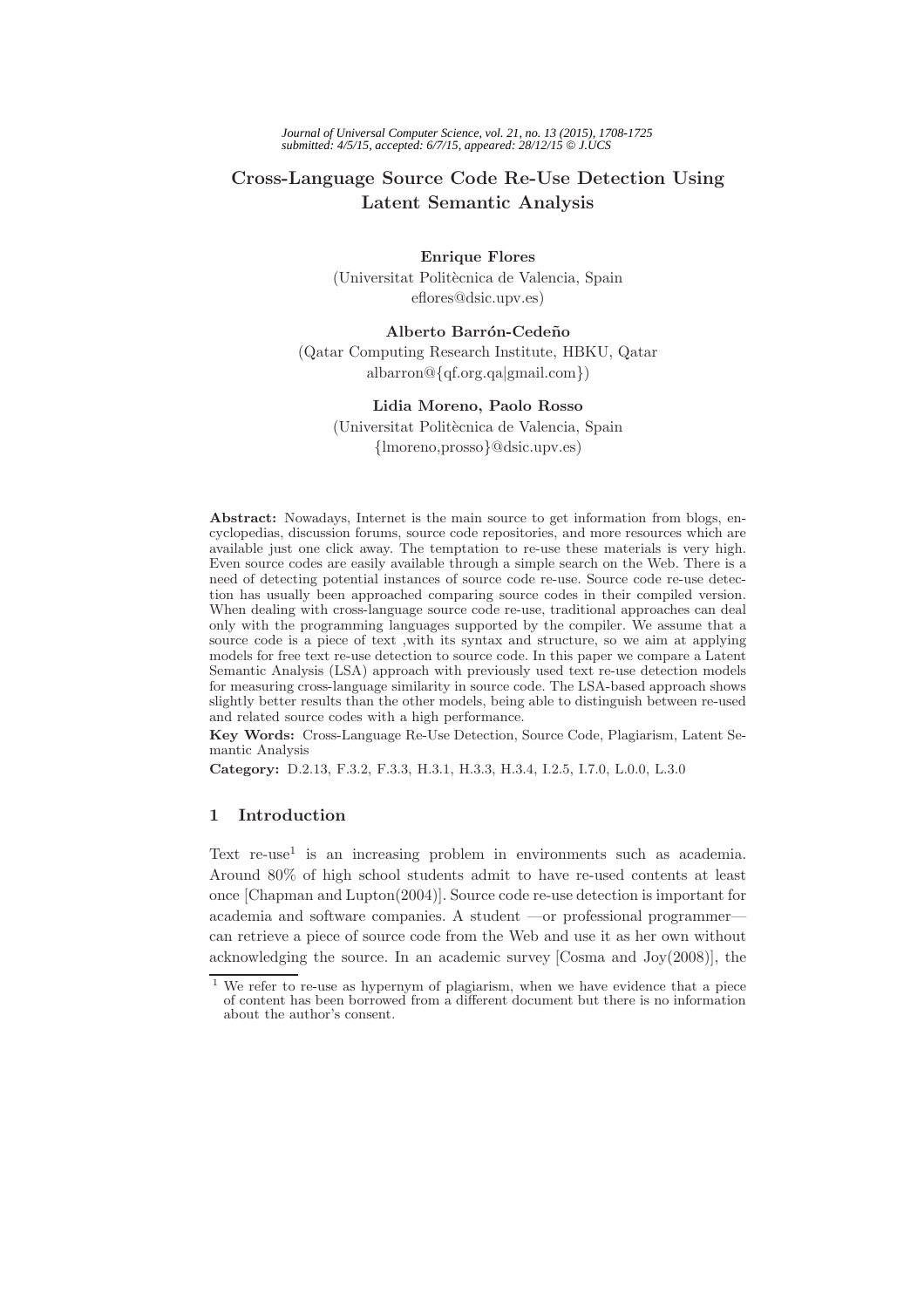majority of respondents agreed that, when re-use is permitted, students should adequately acknowledge the parts of the source code written by others; otherwise these actions could be interpreted as plagiarism. A programmer could even translate a piece of code into another programming language which, in the absence of proper credit or the consent of the original coder, might be considered as cross-language source code plagiarism. Moreover, detecting re-use is important for software companies in need of preserving the intellectual property of their programs.<sup>2</sup> Both scenarios are related to international programming competitions supported by software companies; e.g., the ACM-ICPC competition for college students<sup>3</sup> and Google's Code Jam<sup>4</sup>. Indeed, we have detected instances of source code re-use in Google Code Jam in the past [Flores et al.(2015)].

Manual retrieval of re-used documents from large collections is a difficult task; manual retrieval from the Web is unfeasible. Automatic re-use detection systems can easily retrieve re-used candidates on the fly. Over the last few years, re-use detection has caused a great interest promoting international tracks [Potthast et al.(2010)] for text re-use and for source code re-use.<sup>5</sup>

In this paper we compare the performance of a latent-semantic-based approach against other text re-use models that had been employed previously within the context of cross-language source code re-use detection [Flores et al.(2014a)]. We process source codes as simple texts and apply effective techniques of free text re-use detection [Clough(2000)]. Source code re-use has been explored in a cross-language perspective in just a few research works [Flores et al.(2014a), Arwin and Tahaghoghi(2006), Flores et al.(2011)]. We looked for instances of cross-language source code re-use on the most used programming languages nowadays: C, Java, and Python.<sup>6</sup>

The rest of the paper is organized as follows. In [Section 2] we overview different approaches to detect source code re-use. In [Section 3], we describe the used corpora, built out of the Rosettacode-source-code repository. [Section 4] describes the LSA-based model and the other five models we compare in this work. In [Section 5], we discuss the experiments we carried out and the obtained results. Finally, in [Section 6] we draw conclusions and propose future work.

# **2 Related Work**

Text re-use detection has been explored from different perspectives [Potthast et al.(2011), Stamatatos(2011), Brin et al.(1995)]. Monolingual analysis has been tackled with a wide range of approaches from  $n$ -grams [Barrón-Cedeño and

 $\begin{array}{l} \begin{array}{l} \text{$\lambda$} \\ \text{http://www.out-law.com/page-4613} \\ \text{http://icpc.baylor.edu/} \\ \text{http://code.google.com/codejam} \\ \text{http://pan.webis.de/ and http://www.dsic.upv.es/groups/nle/soco/} \\ \text{http://specrum.ieee.org/computing/software/top-10-programming-language} \end{array} \end{array}$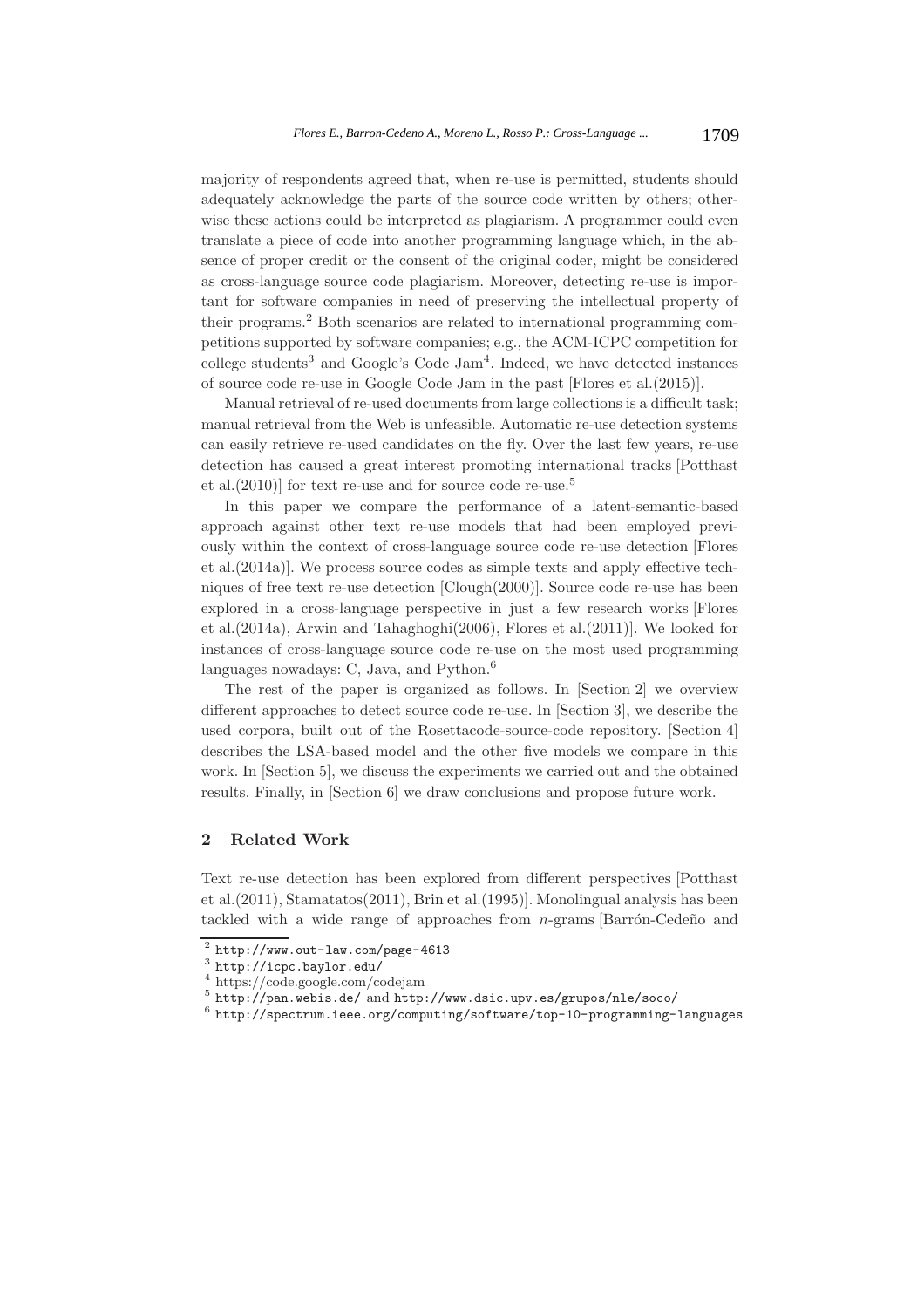|                                        | Natural language text                           | Source code                                              |
|----------------------------------------|-------------------------------------------------|----------------------------------------------------------|
|                                        | Documents that describe Source codes that solve |                                                          |
| Comparable documents the same topic in |                                                 | the same problem in different                            |
|                                        | different languages                             | programming languages                                    |
| Parallel documents                     | Documents that are                              | Source codes that are                                    |
|                                        |                                                 | translation of each other considered (near-)translations |

Table 1: Concepts of comparability and parallelism in natural and programming language texts.

Rosso(2009), Stamatatos(2009)] or fingerprinting [Brin et al.(1995)] up to more semantic approaches [Soleman(2014)].

Cross-language text analysis has been mostly tackled with four different models: *(i)* dictionary-based [Gupta et al.(2012)], built on top of vector space models; *(ii)* syntax-based, these models are able to capture syntactical similarities and similar vocabulary between languages [Mcnamee and Mayfield(2004)]; *(iii)* comparable corpora [Potthast et al.(2008)]; and *(iv)* parallel corpora [Dumais et al.(1997), Littman et al.(1998), Ceska(2009), Barrón-Cedeño et al.(2008)]. The last two kinds of models require to be trained on aligned corpora in the two languages. Comparable approaches need documents on approximately the same topic in the two languages. Parallel approaches need documents that are translations of each other in order to infer a relation between the words in the two languages. An overview can be found in [Potthast et al.(2011)].

Regarding natural language text, comparable documents are those covering the same topic and written in different languages [Potthast et al.(2008)]. Parallel documents are two documents which are a translation of each other [Steinberger et al.(2006)]. Similar definitions are possible for programming languages. We consider that two codes are comparable if they solve the same problem but have been independently written in different programming languages. Comparability does not imply re-use. We consider two codes are parallel if they are (near-)translations of each other. That is, parallelism does imply re-use. [Tab. 1] compares the concepts of comparable and parallel documents in both natural and programming language texts. This conceptual parallelism opens the door to borrow models originally intended to uncover re-use in natural language text to uncover re-use in source code.

Most of the work carried out in source code re-use detection intended to approach monolingual. Automatic source code re-use detection has been approached from two main perspectives: attribute counting and structure [Clough(2000)]. Attribute counting uses different characteristics of the code, such as the number of identifiers [Halstead(1972)], the average nesting depth [McCabe(1976)], or the number of calls to a given function [Selby(1989)].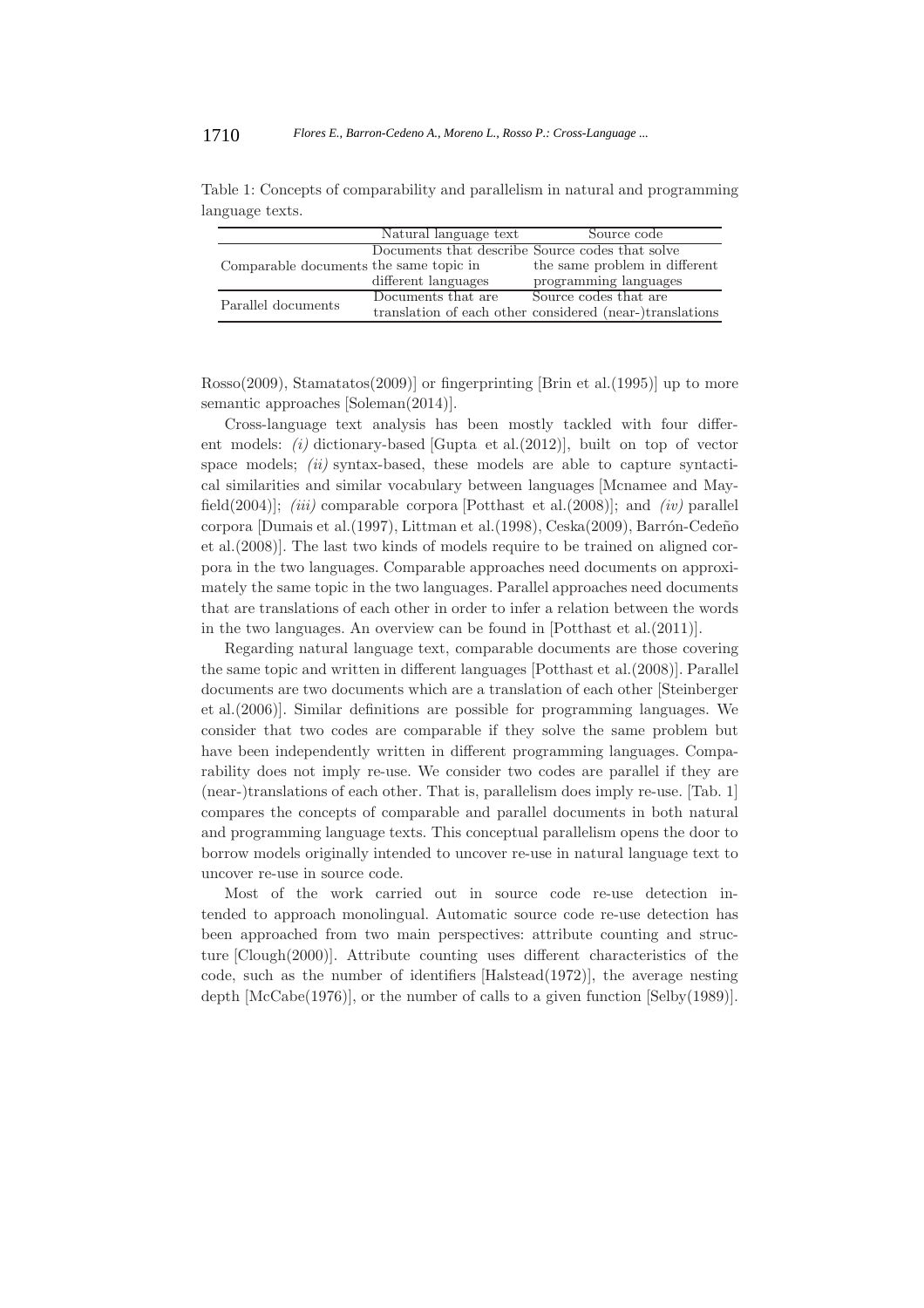Structure-based approaches have been more widely explored because they can detect cases of re-use even after the source code has been altered [Whale(1990)]. In the structure-based approaches, the detection process is carried out in three steps: *(i)* pre-process the code by removing comments, spaces, and punctuation marks; *(ii)* represent the source code using its structure; and *(iii)* compare the structural representations of two codes and estimate their similarity. In order to represent a program structure, in [Whale(1990)], the author proposed to use the bifurcation statements of the source code as the comparison unit and the kind of bifurcations to determine their similarity. This work inspired other approaches —such as YAP3 [Wise(1992)] and JPlag [Prechelt et al.(2002)]—, which also use efficient string-matching algorithms to find similar code fragments.

Other proposals use the output of a compiler to represent the structure of the source code. In [Chilowicz et al.(2009)], the authors compare the syntax tree generated during the compiler parsing process. The syntax tree is converted into a fingerprint for locating similar fragments. Another compiler-based proposal is based on the comparison of the program dependencies graph [Krinke(2001)]. This approach is powerful against changes in the structure of the source code (code refactoring). It consists of using the dependency graph created by the compiler and then looking for isomorphic sub-graphs between the dependency graphs that represent the source codes. This approach is not suitable for near real-time applications because the search of isomorphic sub-graphs is NP-hard. These proposals are compiler-dependent. As a result, they can be used only on codes developed within programming frameworks, such as the GNU Compiler Collection (GCC) or Microsoft Visual Studio<sup>7</sup>.

An approach that requires less resources (i.e. it does not need a compiler) is based on the Winnowing algorithm [Marinescu et al.(2013)]. Initially, it selects the reserved words, delimiters, and operators of the programming languages. The resulting fragments of source codes are represented with hashes. Although this model is efficient, it is sensitive to modifications: a change of a character in a string changes the hash value completely, causing possible re-use cases to go undetected.

Another effective approach that does not require any information of the programming language is based on Latent Semantic Analysis (LSA) [Cosma and Joy(2012)]. The pre-processing consists of removing tokens solely composed of numeric characters, syntactical tokens (e.g., semicolons, colons), tokens occurring in less than two files, and one-character tokens. Then, LSA is applied using term-frequency for weighting and the cosine measure to compute the similarity, after a reduction of the representation vectors to 30 dimensions. In [Cosma and Joy(2012)], the authors compared this model with the well-known JPlag stringmatching model. They also measured the correlation between the LSA results

<sup>7</sup> https://gcc.gnu.org/ and https://www.visualstudio.com/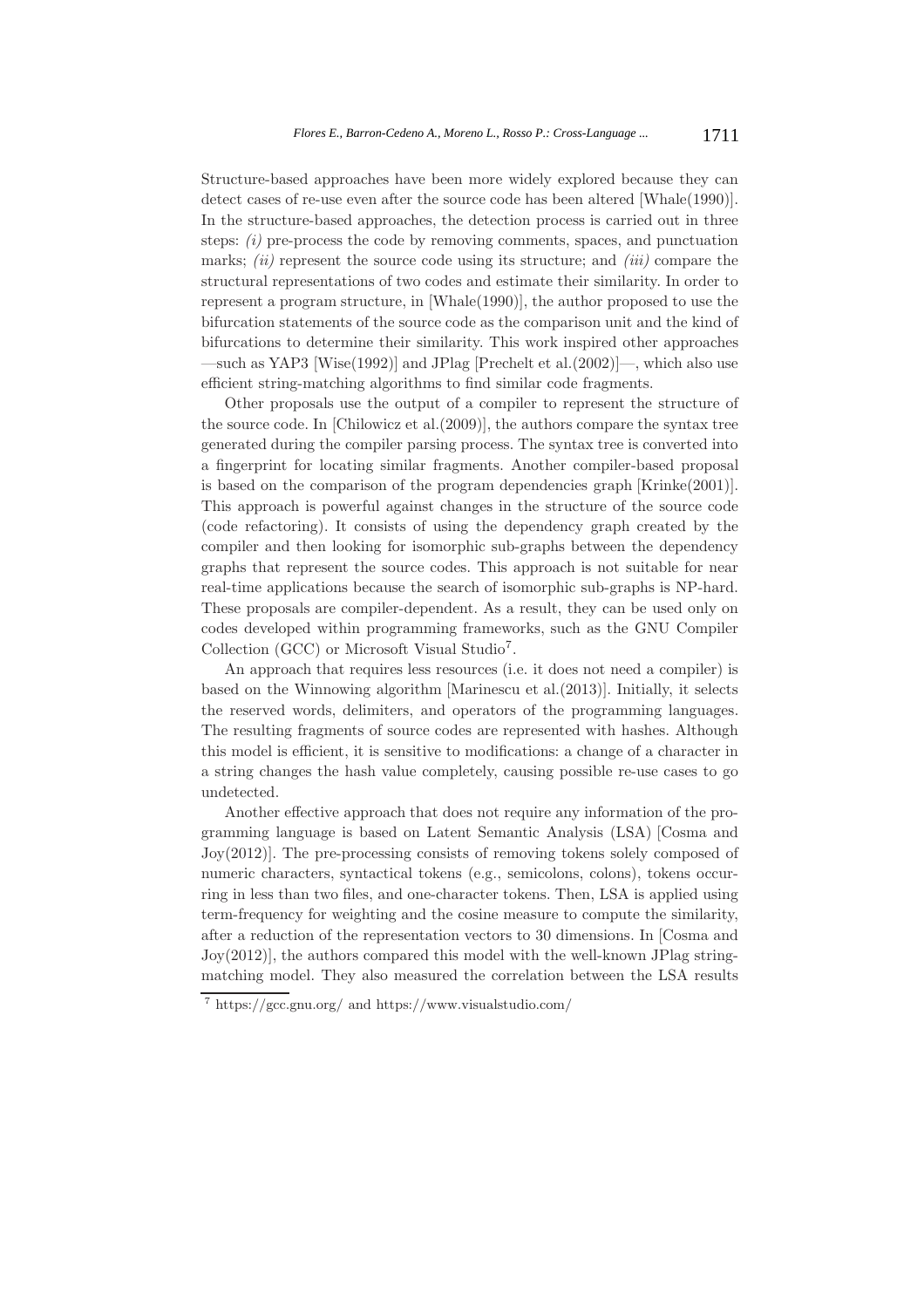and human judgements. The LSA-based model achieved slightly better performance than JPlag in different scenarios and it showed a high correlation with human judgement.

To the best of our knowledge, only [Arwin and Tahaghoghi(2006)] has tackled the problem of cross-language source code re-use detection. This is an interesting compiler-dependent approach in which programs in different languages are compiled to generate a common intermediate code representation (e.g., with the GCC), which is directly comparable. Obviously, this approach is strongly compiler-dependent and could be limited to short amounts of programming languages.

#### **3 Corpora**

We extracted our corpus from the Rosettacode repository. Rosettacode<sup>8</sup> is a website that presents solutions to the same task in as many different programming languages as possible. In a snapshot of Feb. 27, 2012, there were 600 solved tasks of solutions written in C, 598 in Python, 448 in Java, 403 in  $C#$ , and 370 in C++. We took implementations in the three most used languages: C, Java, and Python. As many solutions have more than one implementation, we consider all the possible combinations of the same solution to build a comparable corpus.

Our procedure to construct parallel instances from the original Rosetta codes is as follows. We translate all the comparable source codes written in C into Java using  $C++$  to Java Converter<sup>9</sup>. The translated Java code was then translated into Python with *java2python*<sup>10</sup>. After translation, comments introduced by the translators were removed. Note that *java2python* generates a syntactically (almost) equal to the original Java source code, whereas *C++ to Java Converter* is able to rephrase and refactor source code if necessary. This implies differences in code lengths between translations. <sup>11</sup>

[Tab. 2] shows the amount of comparable and parallel source code pairs between the different programming languages. We divide the documents into training and test collections: 70% is used to train the respective retrieval model and 30% for test.

#### **4 Models**

In this paper we compare six models in the problem of cross-language source code re-use detection. Three models require external resources: Cross-Language

<sup>%</sup> http://rosettacode.org/<br>
9 http://www.tangiblesoftwaresolutions.com/Product\\_Details/CPlusPlus\<br>
\_to\\_Java\\_Converter\\_Details.html<br>
<sup>10</sup> https://github.com/natural/java2python

 $^{11}$  The resulting corpus is freely available for research purposes at  ${\tt http://users.dsic.}$ upv.es/grupos/nle/?file=kop4.php.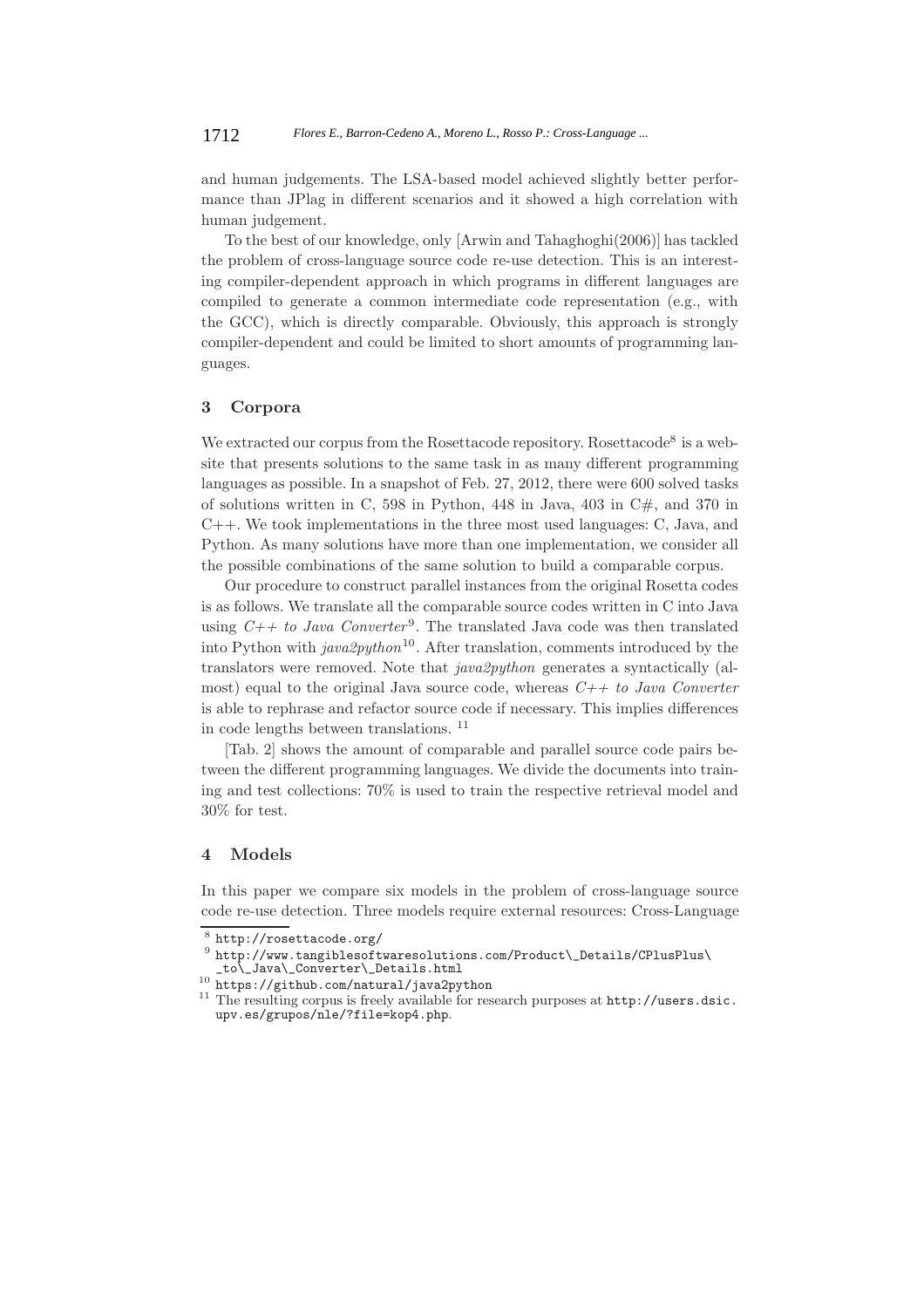Table 2: Number of comparable and parallel source code pairs per each pair of programming languages in the corpus.

| C-Java Java-Python C-Python Size (MB) |     |      |      |      |  |  |  |
|---------------------------------------|-----|------|------|------|--|--|--|
| Comparable 959                        |     | 1588 | 1408 | 3.54 |  |  |  |
| Parallel                              | 335 | 335  | 335  | 2.12 |  |  |  |

Latent Semantic Analysis (CL-LSA), Cross-Language Explicit Semantic Analysis (CL-ESA) and Cross-Language Alignment-based Similarity Analysis (CL-ASA). Three other models require no resources at all: Cross-Language Character 3-grams (CL-C3G), Pseudo-cognates (COG), and Word Count Ratio (WCR). All the models but CL-LSA have been applied to this task before [Flores et al.(2014a)]. CL-LSA is reported to achieve a high retrieval quality [Dumais et al.(1997)]. CL-ESA has shown good performance when looking for comparable documents and CL-ASA has shown accurate results when looking for parallel documents scenario [Potthast et al.(2011)]. CL-C3G, COG and WCR, have shown to be worth considering to assess similarities within comparable corpora  $\lbrack$ Barrón-Cedeño et al. $(2014)$ . Following, we present our adaptations of these models to the source code scenario.

#### **4.1 Cross-Language Latent Semantic Analysis (CL-LSA)**

Most IR models rely on exact matches between query and document words. As a result, the lack of common words between query and document causes these models to fail. The main reason is that standard models (e.g., Boolean model) process each word as an independent dimension when in fact they are not independent. LSA allows to model the relations between words of the same document and improves the retrieval process [Deerwester et al.(1990)]. Dumais [Dumais(1995)] describes experiments on TREC benchmarks giving evidence that, at least in some cases, LSA can produce better precision and recall than standard vectorspace retrieval.

Following the principle that similar words appear in similar contexts, LSA examines the similarity between the "contexts" in which a word appears and creates a new vector space with less dimensions. LSA uses Singular Value Decomposition (SVD) to discover the most important relations between terms from a collection of documents. These automatically-estimated relations are specific to the domain of the collection.

The SVD technique is similar to the eigenvalue decomposition of a matrix (*eigenvector* ) and to factorial analysis [Cullum and Willoughby(2002)]. It starts constructing a term matrix from the collection as in the Boolean or vector space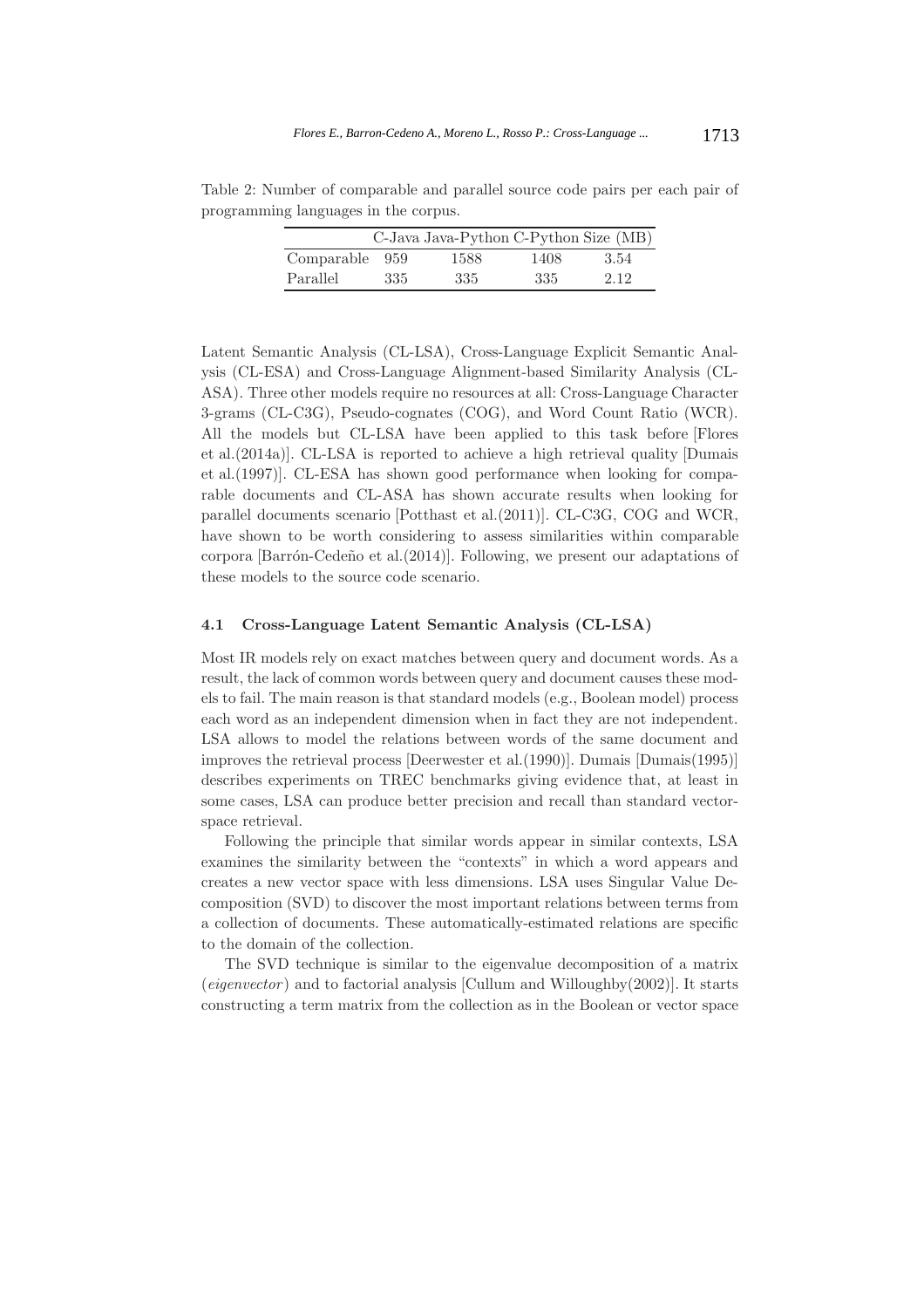model [Baeza-Yates and Ribeiro-Neto(2011)]. This matrix is decomposed in a set of k orthogonal factors calculated by lineal approximation. This approximation "discovers" the latent structure in the matrix from the term frequency of each document. As a result, SVD returns a set of vectors that represent the situation of each term and document in a reduced vector space of k dimensions.

LSA represents the terms as continuous values on each orthogonal dimension. When two terms appear in two similar contexts, these terms will have similar vectors in the LSA-reduced matrix. The model solves partially the weakness of assuming independence between terms. Further mathematical descriptions and examples of the LSA and SVD principles are included in [Deerwester et al.(1990)].

LSA can be adapted to cross-language IR by concatenating each pair of parallel documents for training [Landauer and Littman(1990)]. This set is analyzed using LSA and a new reduced k-dimensional vector space is computed. As the training documents contain terms in both languages, the relations are calculated between terms in both languages. Using these cross-language relations, a translation of the query is not necessary; terms in both languages will have a similar representation in the reduced k-dimensional vector space. This allows language independent searches on the basis of previously-computed relations between terms in different languages.

LSA has been applied in monolingual source code re-use detection already [Cosma and Joy(2012)]. The authors consider the source code as a piece of text in order to create a term representation. Their overall results suggest that integrating LSA with the tools Sherlock and JPlag improves the overall detection performance.

To the best of our knowledge, this is the first attempt to apply LSA for cross-language source code re-use. As in texts, the model can be adapted by concatenating parallel source codes for training. Equivalent terms between programming languages will achieve a high similarity value.

#### **4.2 Cross-Language Explicit Semantic Analysis (CL-ESA)**

This model was originally proposed to compute the similarity between texts across languages using a comparable corpus (e.g., from Wikipedia). In the crosslanguage source code re-use detection scenario, a source code  $d(d')$  written in the programming language  $L(L')$  is compared against each source code from a comparable collection  $\{C, C'\}$ , written in language  $L(L')$ . We consider that two programs  $x_i \in C, x'_i \in C'$  are comparable if they solve the same problem. Two source codes in different languages can be compared against the comparable collection to generate the corresponding representation vectors:

$$
\overrightarrow{d} = \{ \operatorname{sim}(d, x) \forall x \in C/C \in L \}
$$
\n(1)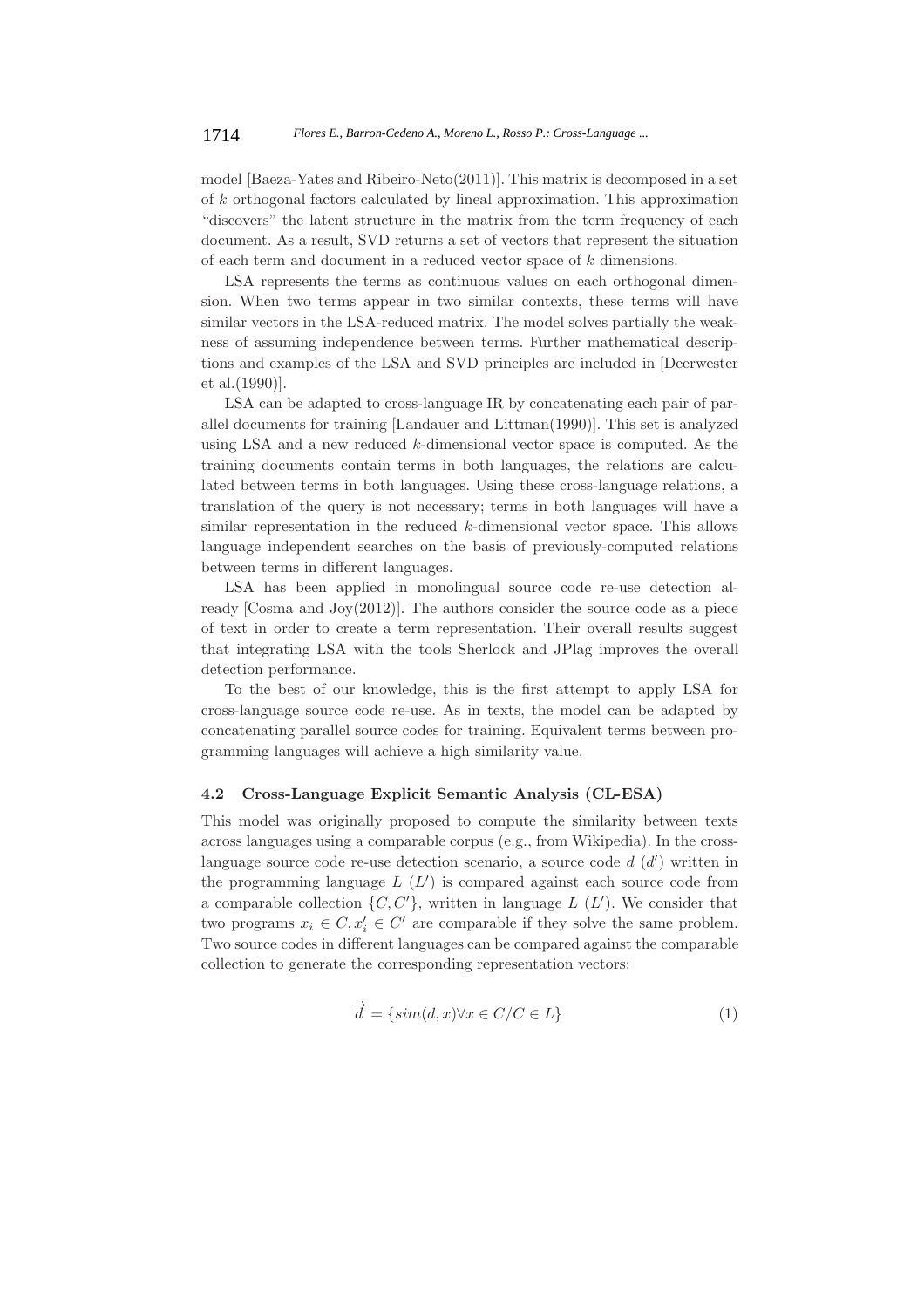Table 3: Estimated length factors for each language pair measured in tokens. A value of  $\mu > 1$  implies that, on average,  $len(d) < len(d')$  for d and its translation  $d'$  in terms of the number of reserved words.

| Parameter C $\rightarrow$ Java Java $\rightarrow$ C Java $\rightarrow$ Python Python $\rightarrow$ Java C $\rightarrow$ Python Python $\rightarrow$ C |       |       |       |       |       |       |  |
|-------------------------------------------------------------------------------------------------------------------------------------------------------|-------|-------|-------|-------|-------|-------|--|
| $\mu$                                                                                                                                                 | 0.925 | 1.463 | 1.003 | 1.008 | 0.989 | 1.564 |  |
|                                                                                                                                                       | 0.505 | 3.089 | 0.077 | 0.083 | 0.799 | 2.595 |  |

$$
\overrightarrow{d'} = \{ \operatorname{sim}(d', x') \forall x' \in C'/C' \in L' \}
$$
\n<sup>(2)</sup>

We compute cosine similarities over frequency-weighted character 3-grams to produce the vector representations. Later on, the cosine similarity between vectors  $\overrightarrow{d}$  and  $\overrightarrow{d'}$  is computed to indirectly estimate the similarity between d and d'. Although the "semantic" component of the model may not be too obvious when CL-ESA is applied to detect cross-language source code re-use, the model allows to detect instances in which two source codes are written in semantically similar ways (e.g., *for* and *while* statements).

# **4.3 Cross-Language Alignment-Based Similarity Analysis (CL-ASA)**

CL-ASA is based on statistical machine translation principles, where a translation model and a language model (among others) are combined to generate the most likely translation of a text [Brown et al.(1993)]. The translation model represents the probability that the source string is the translation of the target string, and the language model is the probability of seeing that target language string. In CL-ASA, the language model is substituted by a length model, which determines the likelihood of a code being a translation of one another according to its expected length. The length model, originally proposed by [Pouliquen et al.(2003)], is defined as:

$$
lf(d, d') = e^{-0.5\left(\frac{len(d)/len(d') - \mu}{\sigma}\right)}
$$
\n
$$
(3)
$$

where  $\mu$  and  $\sigma$  are the mean and standard deviation of the lengths ratios between translations of source codes from language L into L' and the *len* function returns the number of reserved words in the source code. [Tab. 3] shows the values of  $\mu$  and  $\sigma$  that we estimated for the considered language pairs over the parallel training collection described in [Section 3].

We use the translation model to determine if the tokens in code d are valid translations of the tokens in code  $d'$ . This model requires a statistical bilingual dictionary, usually estimated from a sentence-aligned parallel corpus. For source code, we consider whole programs as parallel units, and limit the vocabulary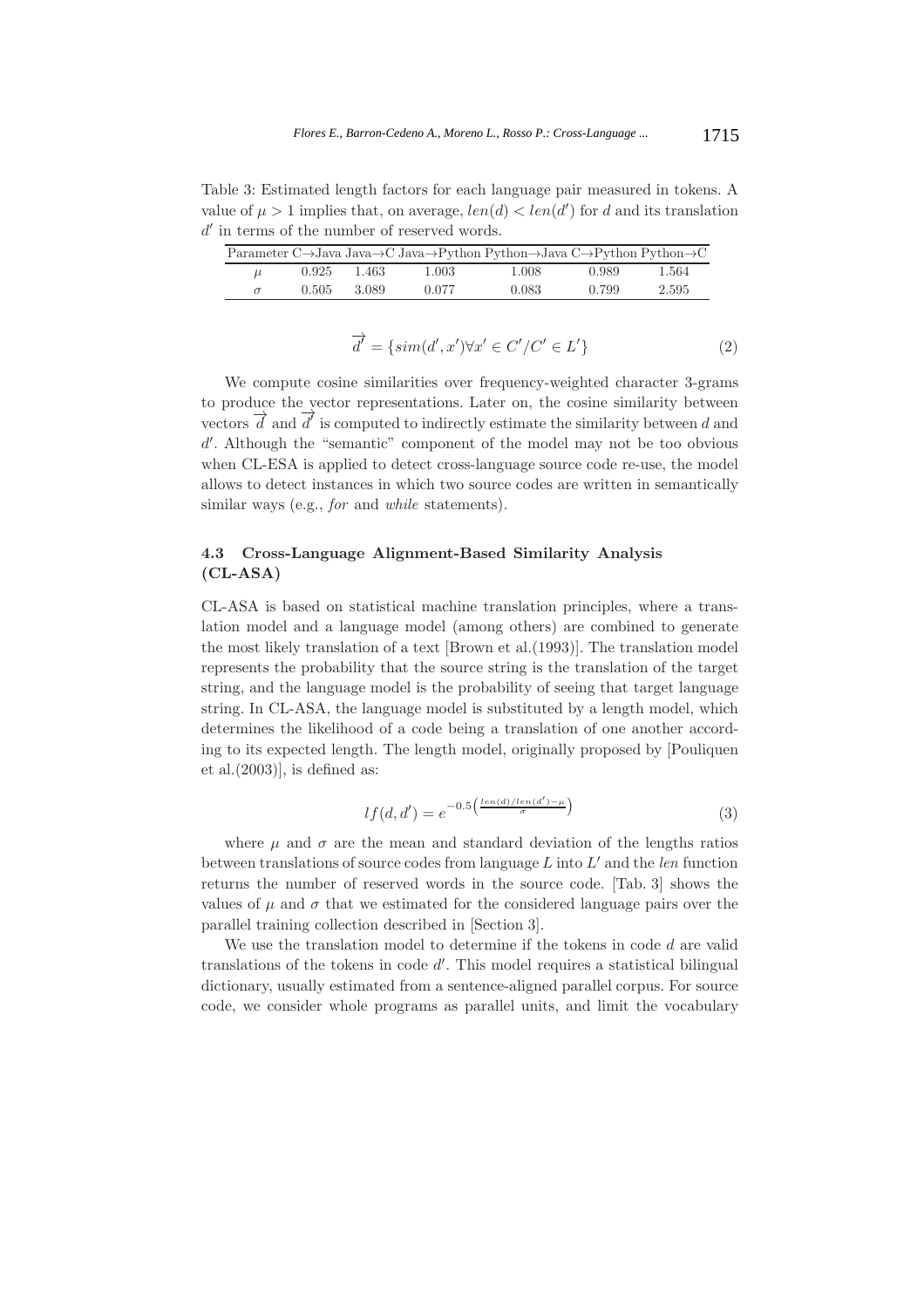to reserved words, operators, and identifiers. Identifiers are substituted by the generic identifier "*id*". To estimate the translation probabilities, we use the IBM 1 alignment model [Brown et al.(1993)].

In [Pinto et al.(2009)] we proposed an adaptation to the translation model, originally intended to handle sentences, to estimate the similarity between entire documents. The adapted translation model is defined as:

$$
w(d|d') = \sum_{x \in d} \sum_{y \in d'} p(x, y) , \qquad (4)
$$

where  $p(x, y)$  represents the probability of x of being a translation of y in the bilingual dictionary. This adaptation is not a probability, as it is not ranged in [0, 1], and larger documents produce higher similarity values.

The similarity  $\varphi(d, d')$  between d and d' results of the combination of this adapted translation model and the length model:

$$
\varphi(d, d') = l f(d, d') \cdot w(d|d') , \qquad (5)
$$

which downgrades the negative impact of a range-less translation model.

We explored four dictionaries for the translation model: *(i)* a statistical dictionary built from a parallel corpus using IBM model 1; *(ii)* the same dictionary as built in *(i)* , but considering only the most likely translations of each entry with a probability mass of 20%; *(iii)* same as *(ii)*, with a probability mass of 40%; and *(iv)* a dictionary generated from conversion table between the reserved words of the programing languages, extracted from Wikipedia<sup>12</sup>. We considered the model that uses the 40% most likely of being translation from the dictionary because it achieved a slightly better performance than the other CL-ASA variants.

#### **4.4 Cross-Language Character 3-grams (CL-C3G)**

Character  $n$ -grams have been used to calculate text similarity across languages that regularly preserve the morphology of the words (e.g. using inflections or derivations) [Goldsmith et al.(2001)]. Numerous programming languages with morphological similarities exist; e.g., C and  $C++$  or Java and  $C++$ . Similarity models based on morphology rely on these similarities and the inherited vocabulary from other languages. This similarity can be well estimated using a Vector Space Model on short terms, such as character n-grams. Character n-grams have shown good accuracy for monolingual and cross-language information retrieval [Mcnamee and Mayfield(2004)]. As we showed previously, they can achieve good results when applied to cross-language source code re-use detection [Flores et al.(2011)].

 $^{12}$  http://en.wikipedia.org/wiki/Comparison\\_of\\_programming\\_languages\\_\ %28basic\\_instructions\%29 - Accessed on 14th March 2014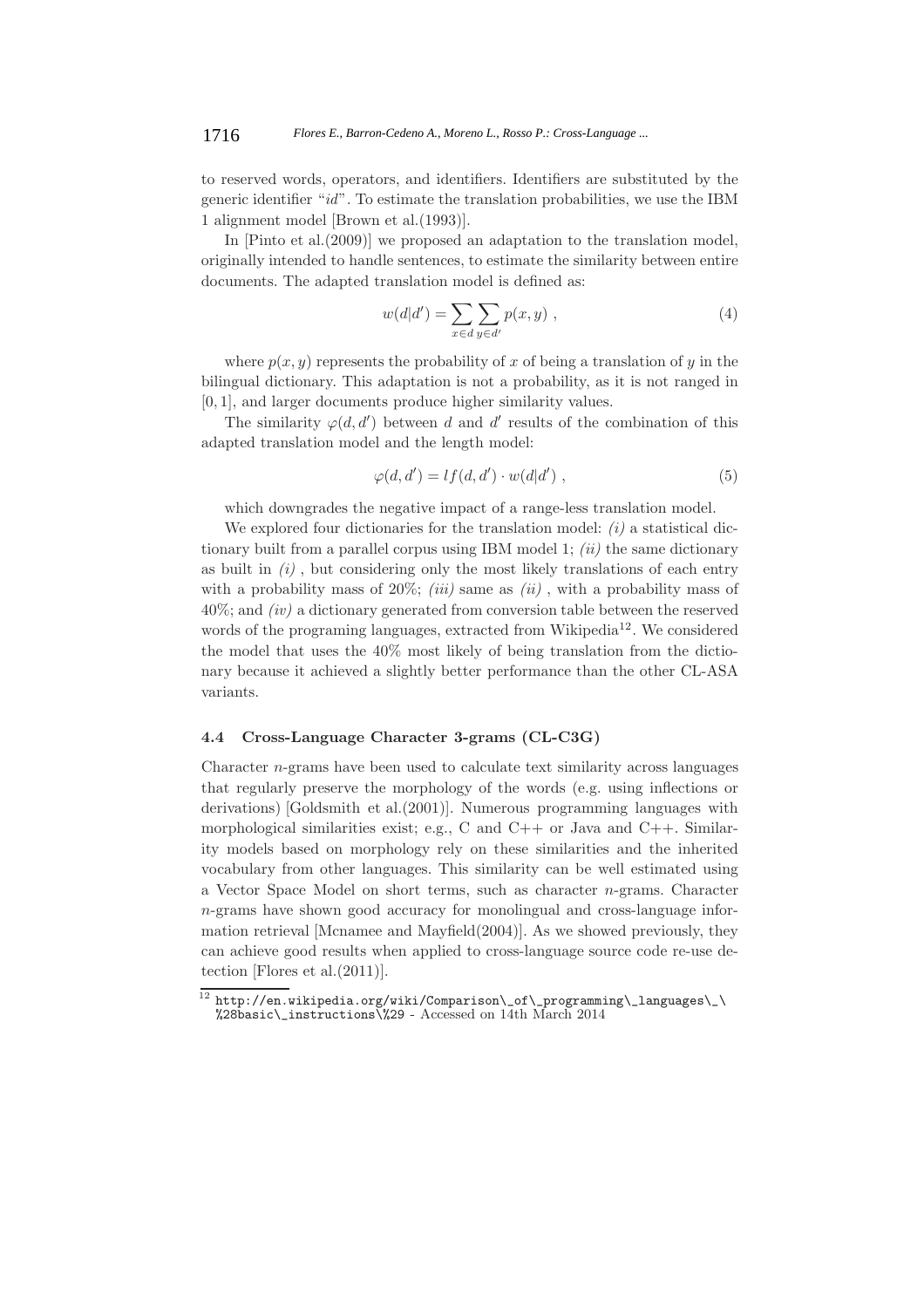The pre-processing in this model consists of removing line feeds, tabs, and spaces; characters are case-folded. The source code is then split into contiguous overlapping sequences of 3 characters, which are weighted by term frequency (tf). The similarity between programs is then estimated using the cosine measure.

# **4.5 Pseudo-Cognateness (CL-COG)**

Cognates are defined as pairs of tokens of different languages which, usually share some phonological or morphological properties [Voga and Grainger(2007)] As a result, they are likely to be used as mutual translations [Simard et al.(1993)]. Our cognate candidates include those tokens with at least one digit and those tokens composed by three letters or more. Examples of pseudo-cognates are *for*–*foreach* in languages C and C# or *Integer*–*int* in Visual Basic and C++ respectively. We use the term pseudo-cognates because in source codes we are able to capture as possible cognate any variable name that is not necessarily the same term derived or inflected as in natural languages (e.g. variable and variable modif ied). Using pseudo-cognates, we determine how related two pieces of source code are.

The pre-processing in this case consists of case-folding. Then, the cognate candidates of each source code are extracted. The similarity is calculated as:

$$
\varphi(d, d') = \frac{c}{(m+n)/2} \quad , \tag{6}
$$

where parameters  $m$  and  $n$  are the number of cognate candidates in each source code and  $c$  is the number of matches between the two lists of cognate candidates so as to obtain the maximum number of pairs without using the same token in different matches.

#### **4.6 Word Count Ratio (WCR)**

In the WCR model, tokens are extracted from the source codes and delimiters (e.g. semicolons, brackets, etc.) are discarded. Afterwards, each source code is represented by its length in terms of tokens. The similarity is computed as the length ratio between the shorter and the longer source code in number of tokens:

$$
\varphi(d, d') = \frac{\min(\text{len}(d), \text{len}(d'))}{\max(\text{len}(d), \text{len}(d'))} . \tag{7}
$$

WCR has shown a high correlation with human judgements measuring crosslingual similarity in texts [Barrón-Cedeño et al. $(2014)$ ], regardless its simplicity and non-use of external resources.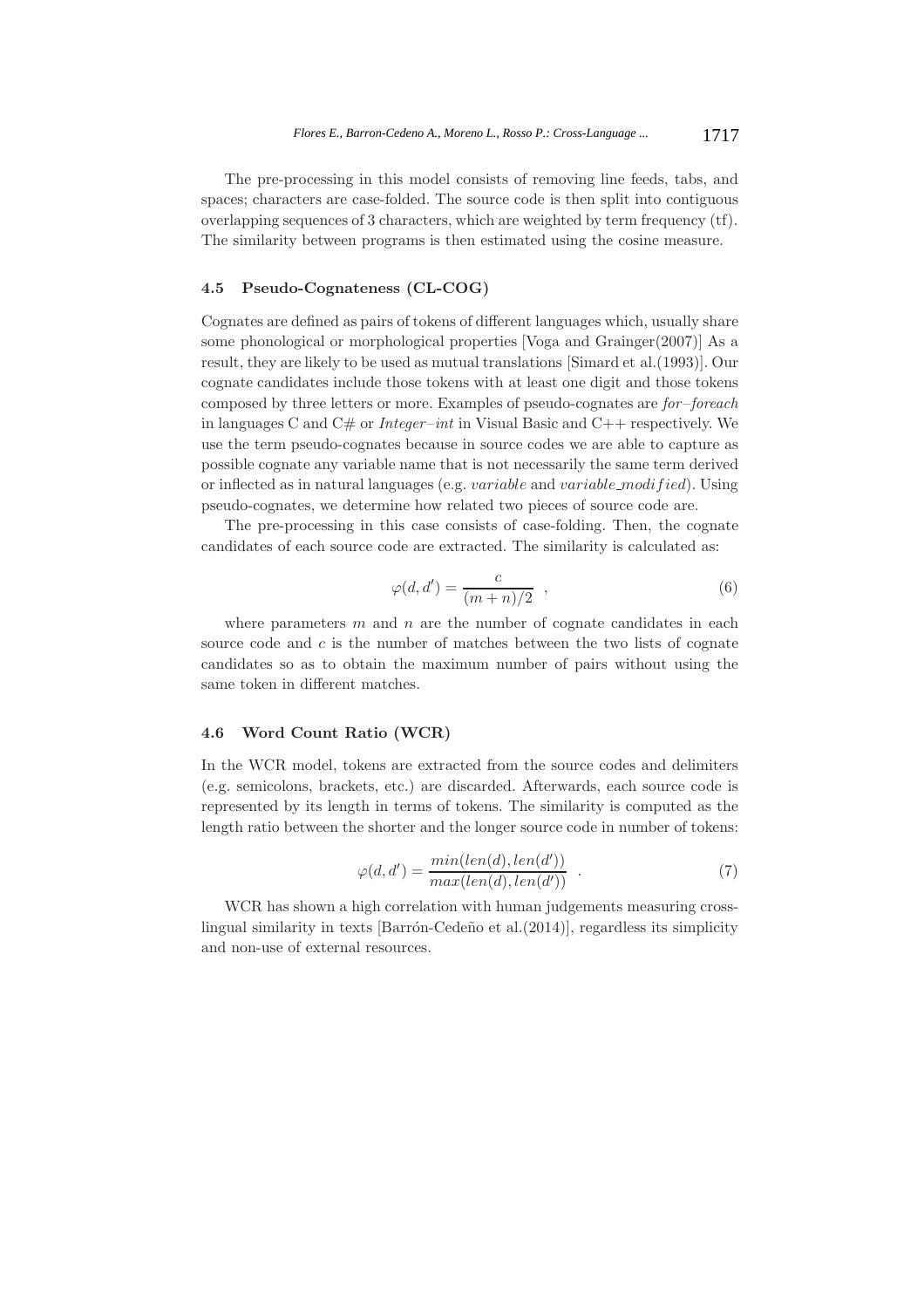Table 4: Area Under the Precision-Recall curve for each model and programming language pair.

| Lang. pair   CL-LSA CL-C3G CL-ESA CL-ASA CL-COG WCR |  |  |                                                          |  |
|-----------------------------------------------------|--|--|----------------------------------------------------------|--|
|                                                     |  |  | C-Java   $0.768$ $0.770$ $0.603$ $0.470$ $0.708$ $0.690$ |  |
| Java-Python 0.969 0.797 0.411 0.399 0.523 0.459     |  |  |                                                          |  |
| C-Python 0.365 0.296 0.238 0.213 0.294 0.322        |  |  |                                                          |  |

#### **5 Experiments**

In our experiments we compare a LSA-based model against other IR models in the task of detecting cross-language source code re-use. In our previous work, we compared the performance of those IR models in the task of cross-language source code retrieval; looking for parallel and comparable programs [Flores et al.(2014a)]. Now we consider a more realistic scenario. In the Rosettacode.org repository, multiple contributors post alternative solutions to the same algorithmic problem. They could be derived from implementations in another programming language or be coded from scratch. Re-used programs across languages could have a similar structure or share some methods or chunks. The entire program could be simply translated from one language into one another. We created two partitions out of the implementations of a solution in different programming languages available in Rosetta: re-used instances are composed of parallel source code pairs; non-re-used instances include comparable source code pairs.

#### **5.1 Performance of the Models**

The models are evaluated on the basis of Precision-Recall curves and area under the curve (*AUC*) in three programming language pairs: C–Java, Java–Python and C–Python. [Fig. 1] shows the resulting Precision-Recall curves whereas [Tab. 4] shows the values of AUC. CL-LSA shows a similar performance than CL-C3G when facing the C–Java pair. The resulting AUC values are roughly the same. In the other pairs, the CL-LSA curve is over the others most of the times. LSA-based model outperforms CL-C3G as well facing monolingual source code re-use [Flores et al.(2014b)]

As we observed before the rest of models perform similarly when retrieving parallel and comparable documents in isolation [Flores et al.(2014a)]. In this scenario CL-C3G and CL-COG achieve a good performance compared to WCR, CL-ESA and CL-ASA's relatively lower results.

Regarding the different language pairs, C–Java and Java–Python allow for better performance. CL-LSA shows nearly-perfect results in the Java–Python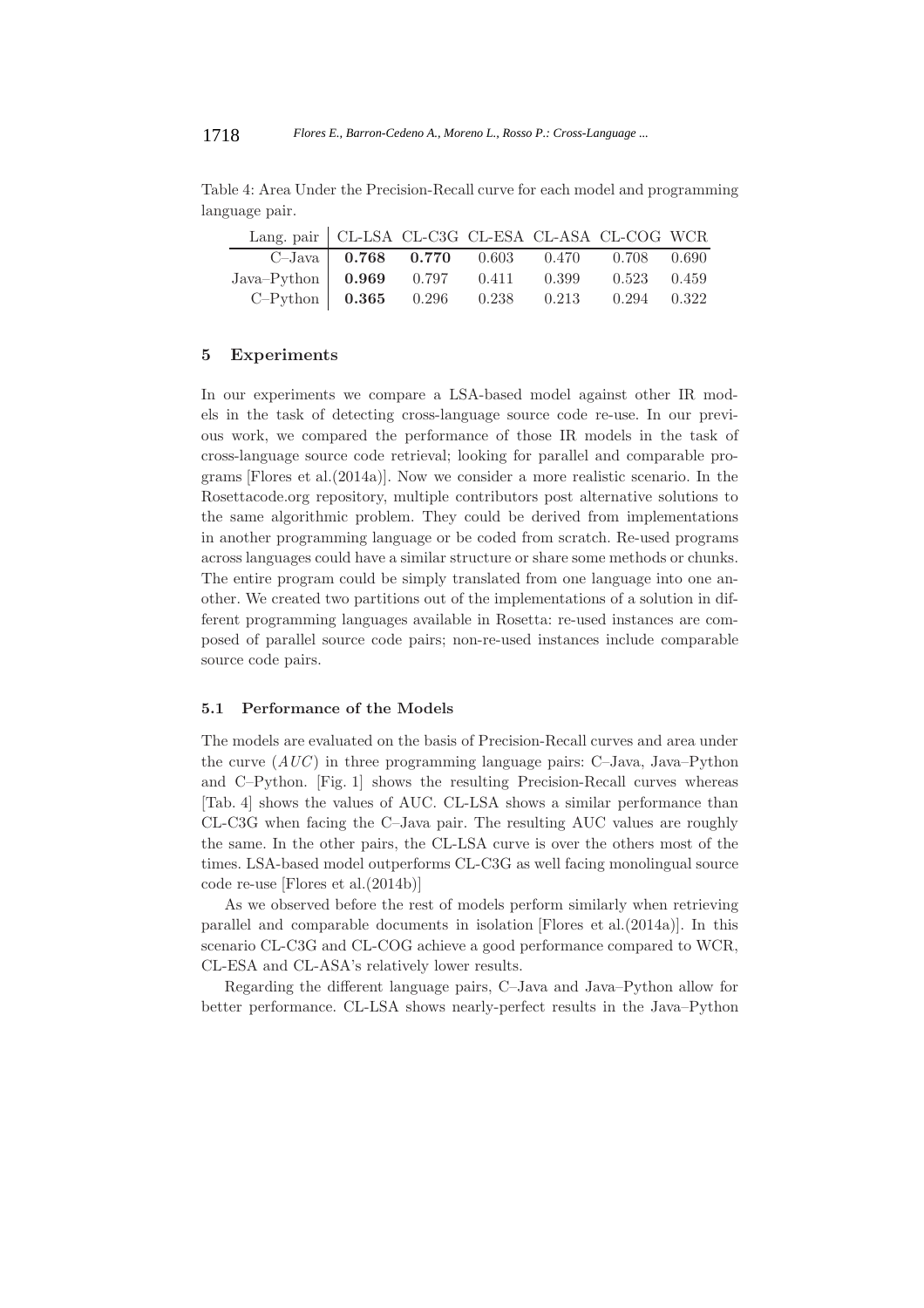

Figure 1: Precision-recall curves for each model and programming language pair.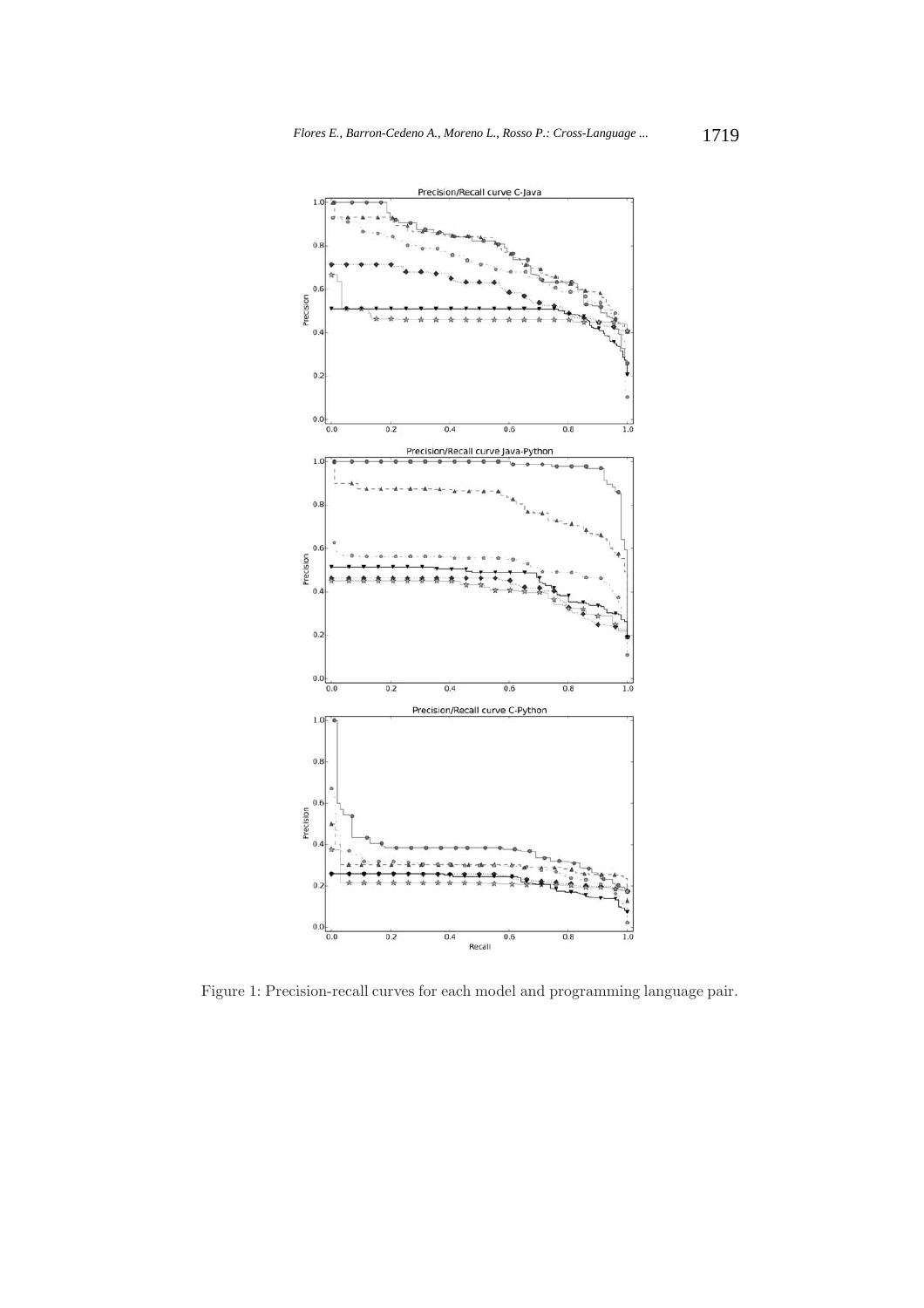pair. The reason could be in the *java2python* translator, which produces almost syntactically-identical translations. Another evidence of this phenomenon is the length factor parameters, reported in [Section 4.3]:  $\mu$  is close to 1, and the standard deviation is small. That is, the translations have an almost equal number of tokens than the original source codes. The *C++ to Java Converter* needs to transform the source code into refactored source code. Even if the translator did not recognize a certain function call, it would generate a new void function in order to be completed by the programmer. In the C–Python scenario, this parallel source codes are the result of two translations while the source codes of the other programming language pairs only needed one translation process.

#### **5.2 Similarity threshold**

In this subsection, our aim is to set a similarity threshold for the best-performing models: CL-LSA and CL-C3G (as shown in [Fig. 1]). The similarity threshold is the lowest similarity value from which a source code pair can be considered an instance of re-use. We estimate the similarity threshold out of the parallel and comparable similarity distributions considering the 66% of the test partition. We represent the similarity in steps of 0.05 and the amount of source code pairs has been normalized. [Fig. 2] presents the distribution of re-used and non-reused source codes in terms of the similarity for CL-LSA, CL-C3G and CL-ASA models. CL-ASA is added for comparison purposes.

Both CL-LSA and CL-C3G show non-completely separated distributions, whereas CL-ASA shows highly overlapped distributions. As a result, with the former models it is possible to discriminate whether a source code has been reused with certain confidence. We set the discriminative threshold as the point where the polynomial trend lines of the distributions cross. The overlapped distributions of CL-ASA make it impossible to set a threshold.

The performance of the models after setting the threshold is measured using Precision, Recall and  $F_1$  using the remaining 33% of the test partition. [Tab. 5] shows the obtained results. In the C–Java scenario both models show similar performance but in the other scenarios CL-LSA shows a higher  $F_1$  measure as it occurred in the Precision-Recall curves. In general, both models achieve good results with high values of precision, recall and  $F_1$ . The models show the same trend than in the Precision–Recall curves, achieving lower performance in the pair C–Python.

# **6 Conclusions and Future Work**

In this paper we approached the problem of cross-language source code re-use detection. In our experiments, we considered a realistic scenario taking advantage of a collection of source code pairs from Rosettacode.org: parallel pro-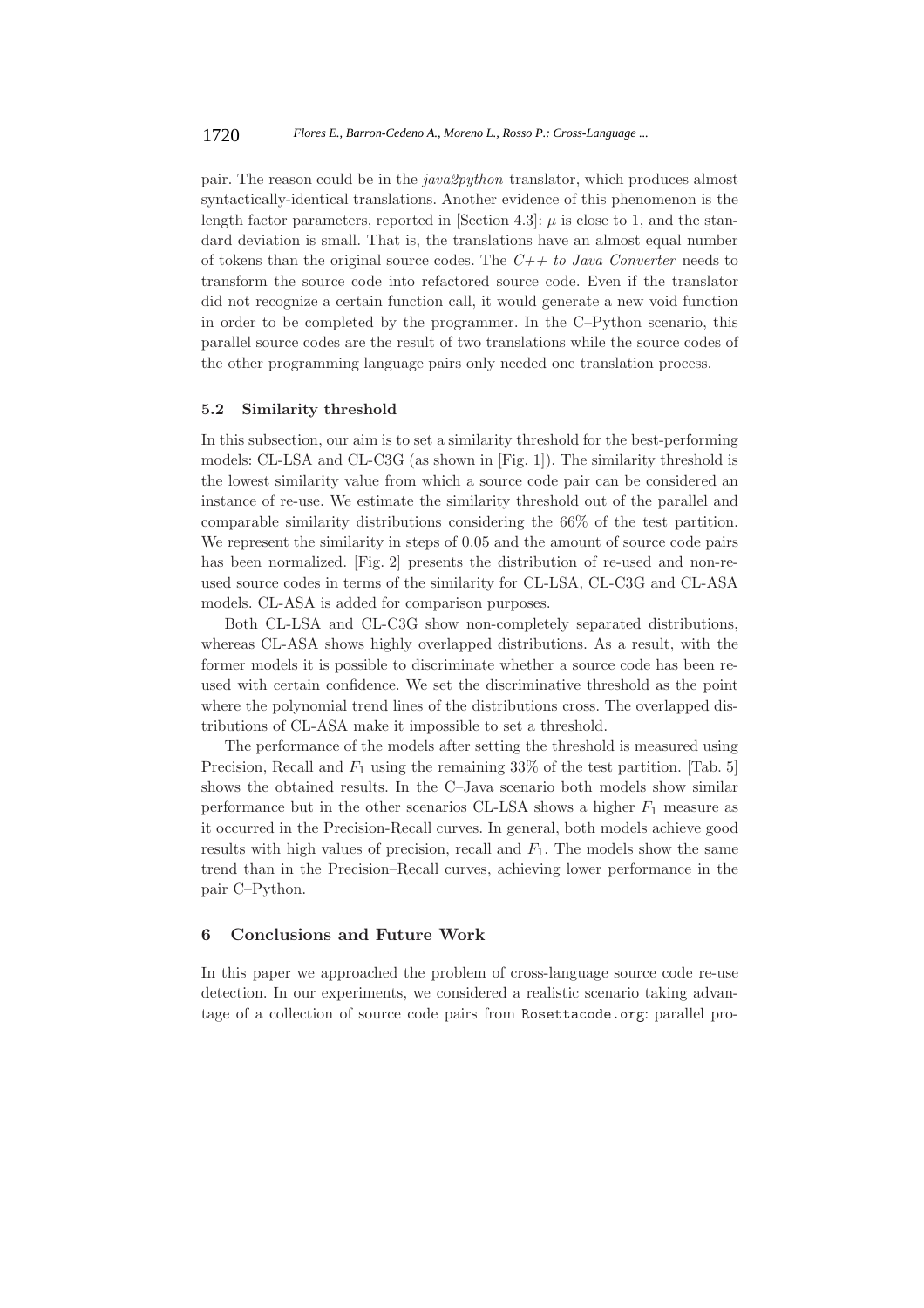

Figure 2: Similarity distributions for CL-LSA, CL-C3G and CL-ASA (added for comparison) using C–Java test by ranges of 0.05. A polynomial trend line of degree 6 is plotted for each distribution.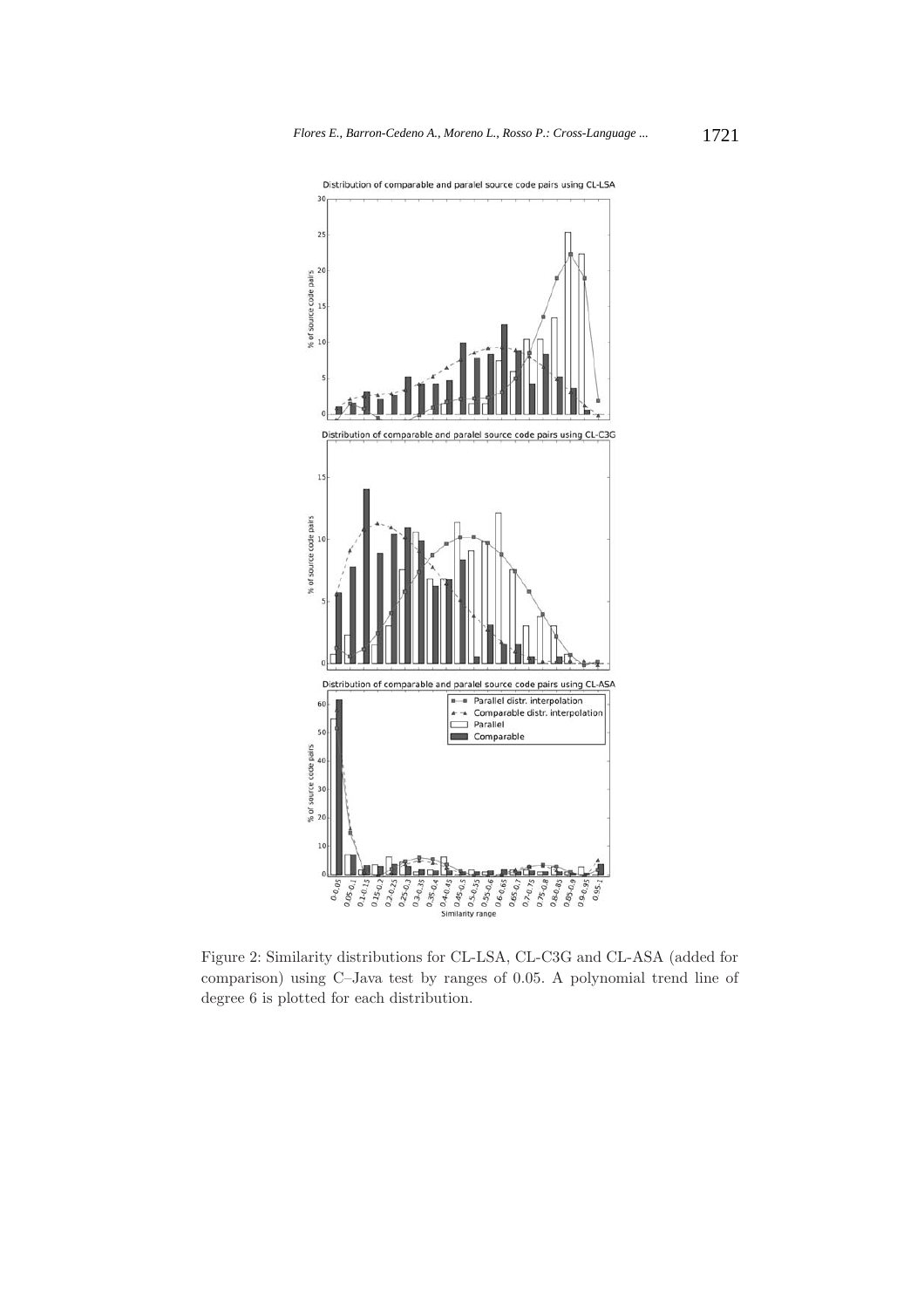|                                                                                                                          | Model Pair |                                                                                                 | Threshold Precision Recall $F_1$ |                   |  |
|--------------------------------------------------------------------------------------------------------------------------|------------|-------------------------------------------------------------------------------------------------|----------------------------------|-------------------|--|
| $\begin{tabular}{ c c } \hline \multicolumn{1}{ c }{C–Java} \\ CL-LSA & Java–Python \\ C–Python \\ \hline \end{tabular}$ |            |                                                                                                 | 0.750                            | 0.674 0.853 0.753 |  |
|                                                                                                                          |            |                                                                                                 | 0.770                            | 0.756 1.000 0.861 |  |
|                                                                                                                          |            |                                                                                                 | 0.550                            | 0.304 0.824 0.444 |  |
|                                                                                                                          |            | $\begin{tabular}{c} \multicolumn{2}{c}{C–Java} \\ CL-C3G Java–Python \\ C–Python \end{tabular}$ | 0.370                            | 0.630 0.773 0.694 |  |
|                                                                                                                          |            |                                                                                                 | 0.410                            | 0.526 0.882 0.659 |  |
|                                                                                                                          |            |                                                                                                 | 0.270                            | 0.280 0.618 0.385 |  |

Table 5: Evaluation of the CL-LSA and CL-C3G models after setting the appropriate decision threshold from the parallel and comparable distributions.

gram pairs were considered as positive instances of re-use, whereas comparable pairs were considered as originals. We compared a latent semantic analysisbased model against other well-known information retrieval models originally intended to handle plain text, including cross-language character n-grams and cross-language explicit semantic analysis.

The model based on latent semantic analysis performed the best in this task, showing more accurate than the other models when classifying instances in three programming language pairs: C–Java, C–Python, and Java–Python. The second best model, based on character  $n$ -grams, was competitive when facing the  $C-$ Java pair only. A deeper analysis showed that, contrary to the other models, the similarity distributions obtained with both latent semantic analysis and character n-grams overlap just slightly, causing the definition of good discriminative thresholds possible.

As future work, we plan to extrapolate these estimated cross-language thresholds using LSA-based and character n-gram based models in another crosslanguage source code re-use scenario.

#### **Acknowledgements**

This work was partially supported by Universitat Politècnica de València, WIQ-EI (IRSES grant n. 269180), and DIANA-APPLICATIONS (TIN2012- 38603-C02- 01) project. The work of the fourth author is also supported by VLC/CAMPUS Microcluster on Multimodal Interaction in Intelligent Systems.

#### **References**

- [Arwin and Tahaghoghi(2006)] Arwin, C., Tahaghoghi, S.: "Plagiarism detection across programming languages"; Proceedings of 29th Australasian Computer Science Conference, 48, (2006), 277–286.
- [Baeza-Yates and Ribeiro-Neto(2011)] Baeza-Yates, R. A., Ribeiro-Neto, B. A.: "Modern Information Retrieval - the concepts and technology behind search"; Second edition, Pearson Education Ltd., Harlow, England, (2011)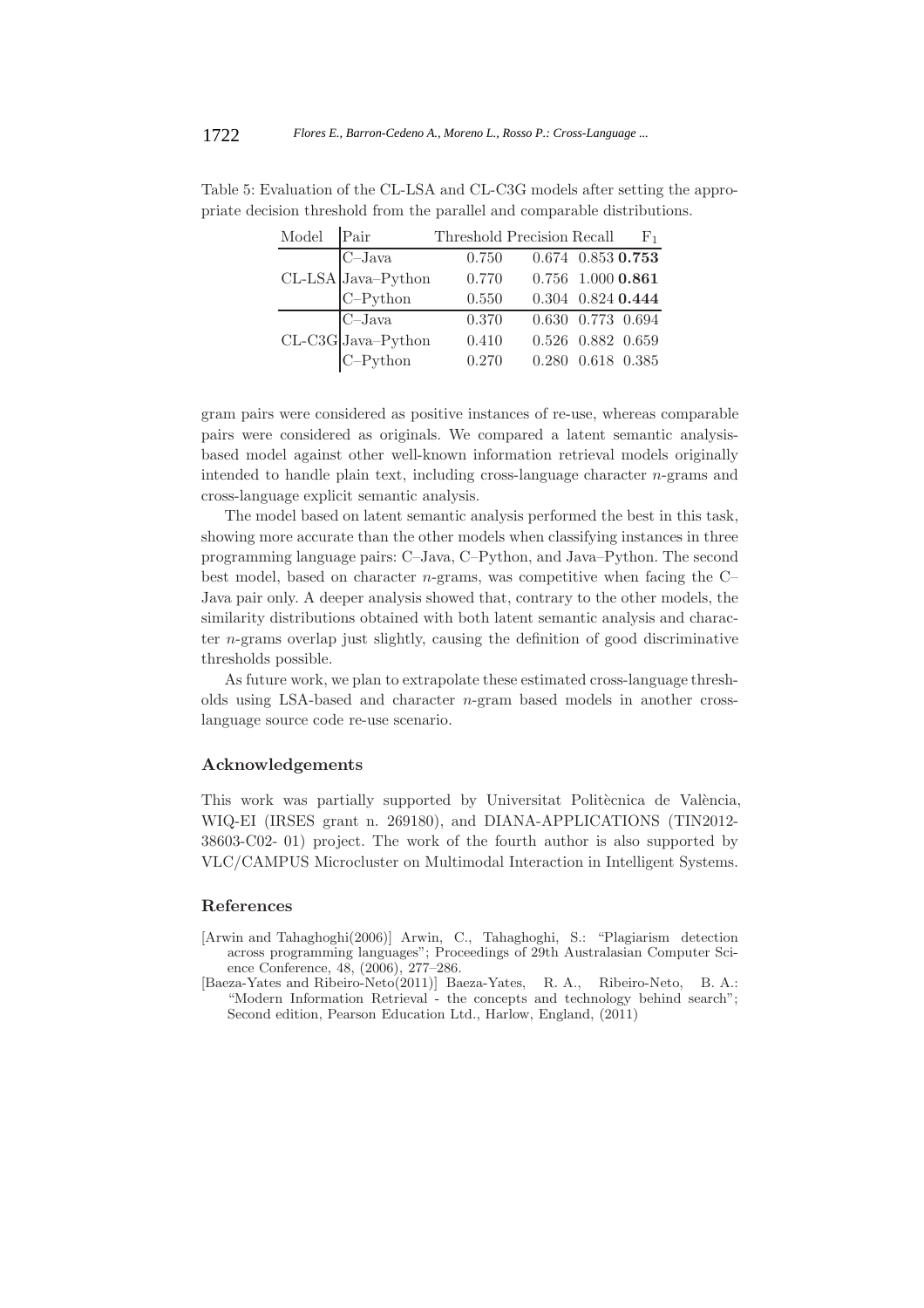- [Barrón-Cedeño et al.(2014)] Barrón-Cedeño, A., Paramita, M. L., Clough, P., Rosso, P.: "A comparison of approaches for measuring cross-lingual similarity of Wikipedia articles"; Proceedings European Conference Information Retrieval, LNCS(8416), Springer, (2014), 424–429.
- [Barrón-Cedeño and Rosso(2009)] Barrón-Cedeño, A., Rosso, P.: "On automatic plagiarism detection based on n-grams comparison"; Proceedings of the 31st European Conference on Information Retrieval, LNCS(5478), Springer-Verlag, (2009), 696– 700.
- [Barrón-Cedeño et al.(2008)] Barrón-Cedeño, A., Rosso, P., Pinto, D., Juan, A.: "On cross-lingual plagiarism analysis using a statistical model"; ECAI 2008 Workshop on Uncovering Plagiarism, Authorship, and Social Software Misuse (PAN-08), (2008), 9–13.
- [Brin et al.(1995)] Brin, S., Davis, J., García-Molina, H.: "Copy detection mechanisms for digital documents"; Proceedings of the 1995 ACM SIGMOD International Conference on Management of Data, (1995), 398–409.
- [Brown et al.(1993)] Brown, P., Pietra, V., Pietra, S., Mercer, R.: "The mathematics of statistical machine translation: Parameter estimation"; Computational linguistics, 19, 2, (1993), 263–311.
- [Ceska(2009)] Ceska, Z.: "Automatic plagiarism detection based on latent semantic analysis"; Ph.D. thesis, Faculty Apploed Science, University of West Bohemia, Czech Republic (2009).
- [Chapman and Lupton(2004)] Chapman, K., Lupton, R.: "Academic dishonesty in a global educational market: A comparison of Hong Kong and american university business students"; International Journal of Educational Management, 18, 7, (2004), 425–435.
- [Chilowicz et al.(2009)] Chilowicz, M., Duris, E., Roussel, G.: "Syntax tree fingerprinting for source code similarity detection"; IEEE 17th International Conference on Program Comprehension, (2009), 243–247.
- [Clough(2000)] Clough, P.: "Plagiarism in natural and programming languages: An overview of current tools and technologies"; Technical report, Department of Computer Science, University of Sheffield (2000).
- [Cosma and Joy(2012)] Cosma, G., Joy, M.: "An approach to source-code plagiarism detection and investigation using latent semantic analysis"; IEEE Transactions on Computers, 61, 3, (2012), 379–394.
- [Cosma and Joy(2008)] Cosma, G., Joy, M.: "Towards a definition of source-code plagiarism"; IEEE Transactions on Education, 51, 2, (2008), 195–200.
- [Cullum and Willoughby(2002)] Cullum, J., Willoughby, R.: "Lanczos Algorithms for Large Symmetric Eigenvalue Computations"; Society for Industrial and Applied Mathematics, (2002).
- [Deerwester et al.(1990)] Deerwester, S., Dumais, S., Furnas, G., Landauer, T., Harshman, R.: "Indexing by latent semantic analysis"; Journal of the American Society for Information Science, 41, 6, (1990), 391–407.
- [Dumais et al.(1997)] Dumais, S., Letsche, T., Littman, M., Landauer, T.: "Automatic cross-language retrieval using latent semantic indexing"; AAAI-97 Spring Symposium Series: Cross-language text and speech retrieval, (1997), 18–24.
- [Dumais(1995)] Dumais, S. T.: "Latent semantic indexing (LSI): Trec-3 Report"; Proceedings of TREC, (1995), 219–230.
- [Flores et al.(2015)] Flores, E., Barrón-Cedeño, A., Moreno, L., Rosso, P.: "Uncovering source code reuse in large-scale academic environments"; Computer Applications in Engineering Education, 23, 3, (2015), 383–390.
- [Flores et al.(2014a)] Flores, E., Barrón-Cedeño, A., Moreno, L., Rosso, P.: "Crosslanguage source code re-use detection"; Proceedings of the 3rd Spanish Conference on Information Retrieval, (2014), 145–156.
- [Flores et al.(2014b)] Flores, E., Ibarra-Romero, M., Moreno, L., Sidorov, G., Rosso, P.: "Modelos de recuperación de información basados en n-gramas aplicados a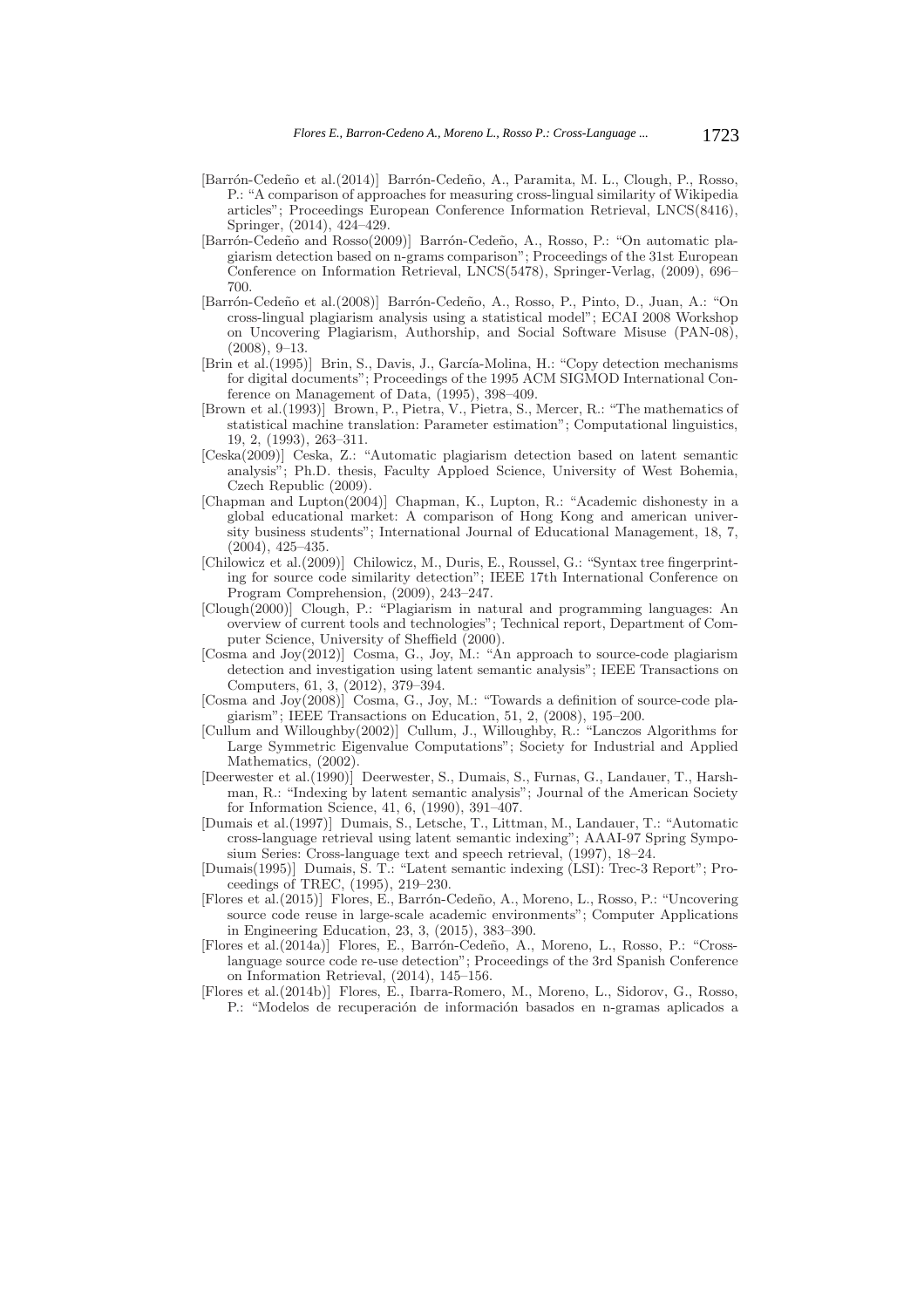la reutilización de cdigo fuente"; Proceedings of the 3rd Spanish Conference on Information Retrieval, (2014), 185–188.

- [Flores et al.(2011)] Flores, E., Barr´on-Cede˜no, A., Rosso, P., Moreno, L.: "Towards the detection of cross-language source code reuse"; Natural Language Processing and Information Systems, LNCS(6716), Springer Berlin Heidelberg, (2011), 250– 253.
- [Goldsmith et al.(2001)] Goldsmith, J. A., Higgins, D., Soglasnova, S.: "Automatic language-specific stemming in information retrieval"; Revised Papers from the Workshop of CLEF on Cross-Language Information Retrieval and Evaluation, Springer, (2001), 273–283.
- [Gupta et al.(2012)] Gupta, P., Barrón-Cedeño, A., Rosso, P.: "Cross-language high similarity search using a conceptual thesaurus"; Proceedings of the 3rd International Conference of CLEF Initiative on Information Access Evaluation meets Multilinguality, Multimodality, and Visual Analytics, LNCS(7488), Springer-Verlag, (2012), 67–75.
- [Halstead(1972)] Halstead, M.: "Naturals laws controlling algorithm structure?"; SIG-PLAN Notices, 7, 2, (1972).
- [Krinke(2001)] Krinke, J.: "Identifying similar code with program dependence graphs"; IEEE Proceedings of the 8th Conference on Reverse Engineering, (2001), 301–309.
- [Landauer and Littman(1990)] Landauer, T., Littman, M.: "Fully automatic crosslanguage document retrieval using latent semantic indexing"; Proceedings of the 6th Annual Conference of the UW Centre for the New Oxford English Dictionary and Text Research, (1990), 31–38.
- [Littman et al.(1998)] Littman, M., Dumais, S., Landauer, T.: "Automatic crosslanguage information retrieval using latent semantic indexing"; Cross-language information retrieval, Springer US., (1998), 51–62.
- [Marinescu et al.(2013)] Marinescu, D., Baicoianu, A., Dimitriu, S.: "A plagiarism detection system in computer source code"; International Journal Computer Science Research and Application, 3, 1, (2013), 22–30.
- [McCabe(1976)] McCabe, T.: "A complexity measure"; IEEE Transactions on Software Engineering, 4, 2, (1976), 308–320.
- [Mcnamee and Mayfield(2004)] Mcnamee, P., Mayfield, J.: "Character n-gram tokenization for european language text retrieval"; Information Retrieval, 7, 1-2, (2004), 73–97.
- [Pinto et al.(2009)] Pinto, D., Civera, J., Barr´on-Cede˜no, A., Juan, A., Rosso, P.: "A statistical approach to crosslingual natural language tasks"; Journal of Algorithms, 64, 1, (2009), 51–60.
- [Potthast et al.(2011)] Potthast, M., Barrón-Cedeño, A., Stein, B., Rosso, P.: "Crosslanguage plagiarism detection."; Language Resources and Evaluation, Special Issue on Plagiarism and Authorship Analysis, 45, 1, (2011), 45–62.
- [Potthast et al.(2010)] Potthast, M., Barrón-Cedeño, A., Stein, B., Rosso, P.: "An evaluation framework for plagiarism detection."; ACL Proceedings of the 23rd International Conference on Computational Linguistics, (2010), 997–1005.
- [Potthast et al.(2008)] Potthast, M., Stein, B., Anderka, M.: "A Wikipedia-based multilingual retrieval model"; Proceedings of the 30th European Conference on IR Research, LNCS(4956), Springer Berlin Heidelberg, (2008), 522–530.
- [Pouliquen et al.(2003)] Pouliquen, B., Steinberger, R., Ignat, C.: "Automatic identification of document translations in large multilingual document collections"; Proceedings of the International Conference Recent Advances in Natural Language Processing, (2003), 401–408.
- [Prechelt et al.(2002)] Prechelt, L., Malpohl, G., Philippsen, M.: "Finding plagiarisms among a set of programs with JPlag"; Journal of Universal Computer Science, 8, 11, (2002), 1016–1038.
- [Selby(1989)] Selby, R.: "Quantitative studies of software reuse"; ACM Software Reusability, 2, (1989), 213–233.